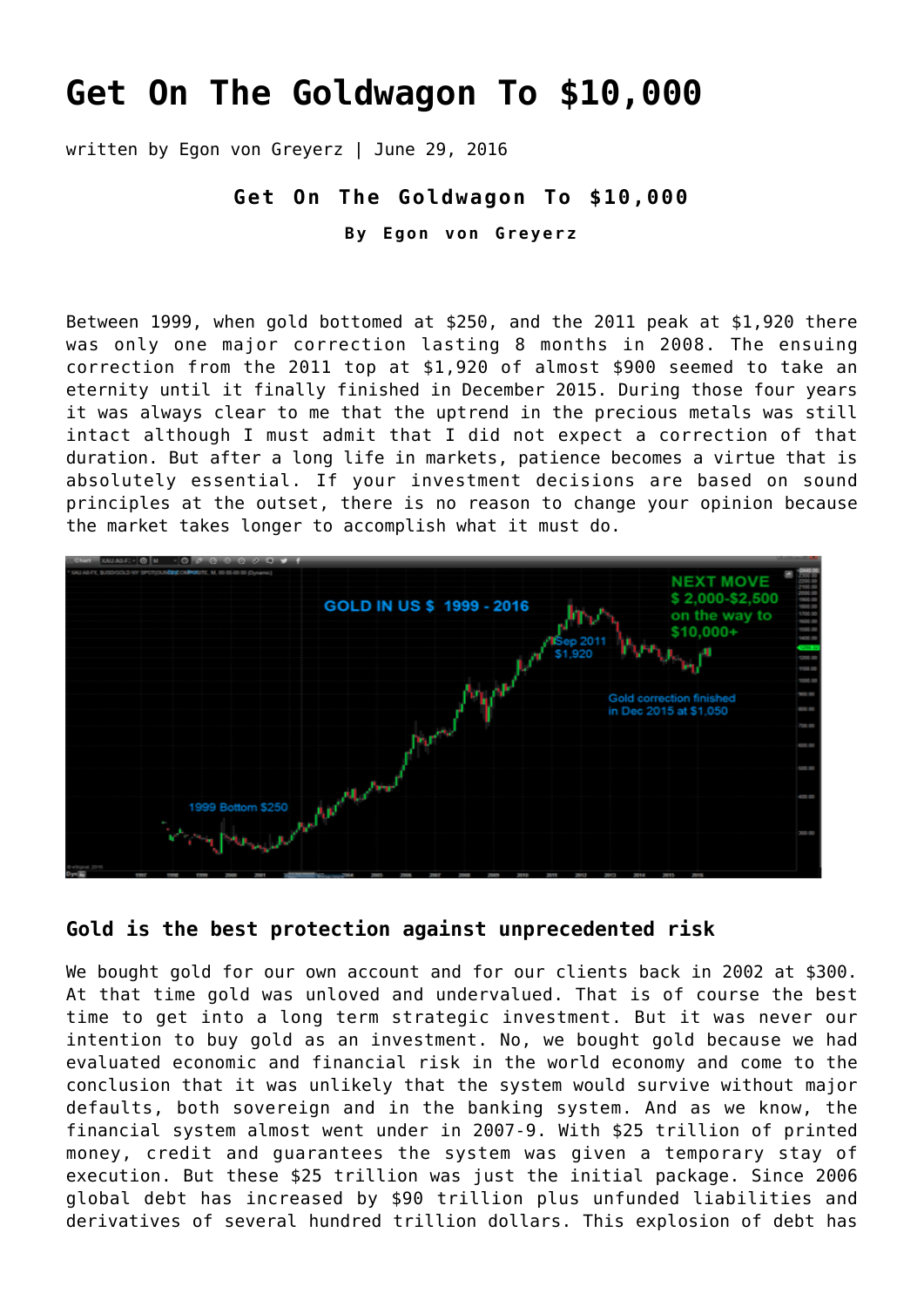confirmed the risks that we saw already back in 2002.

#### **Financial system cannot survive**

Now in June of 2016, I am absolutely certain that the financial system cannot survive intact. Global debt has gone from \$20 trillion to \$230 trillion, a more than 10 times increase in the last 25 years and none of this debt can be repaid with real money. Governments and central banks have totally run out of ammunition. In their desperate attempts to save the financial system, they have manipulated every single market and financial instrument. They print money, they set false interest rates (now negative), they buy their own debt, they support stock markets and they also sell gold in the paper market. All of this action or deceitful manipulation is just creating bigger bubbles that will eventually lead to a total implosion of the financial system and all the bubble assets such as stocks, bonds and property.

In addition, bank stocks in Europe are now showing all the signs of going to zero. Most major banks are down 70-90% since 2006 and many have fallen 25% in the last few days. The European banking system is on the way to bankruptcy. And many US banks like Bank of America and Citigroup are showing the same signs. The coming months will be extremely volatile and disruptive in world financial markets.

The problem is that no one is prepared for the coming shock. The world believes that the Shangri-La state that central bankers, led by the Fed, have created in the last 100 years will last forever. A privileged few have accumulated unreal wealth. Most normal people in the West believe that they are better off, not realising that their higher standard of living is based on government debt and deficit spending as well as a massive increase in personal debt.

## **Fresh global QE will dwarf 2007-9**

But before the financial system implodes, there will be the most massive money printing programme that the world has ever seen. They will need to print money in a final and futile attempt to save the bankrupt banks. With \$1.5 quadrillion in derivatives outstanding, the printing presses (or the computers) will run hot. With Deutsche Bank's derivatives at \$75 trillion and JP Morgan at almost \$100 trillion, only those two banks need support at 2.5 times global GDP. It is of course not just the financial system that will need support. Governments will run out of any significant tax revenue and will need to print money for all their expenditure. Soon there will be virtually no social security and no pensions. Remember that Japan for example already today prints 50% of its annual expenditure.

All of this printing will result in global hyperinflation of at least similar proportions to the Weimar republic or Zimbabwe with the dollar, euro, yen and pound all reaching their intrinsic value of ZERO.

Can I be wrong in my outlook with first hyperinflation and then a deflationary implosion? Well, I sincerely hope that I will be wrong because this outcome would be devastating for the world. But maybe it is necessary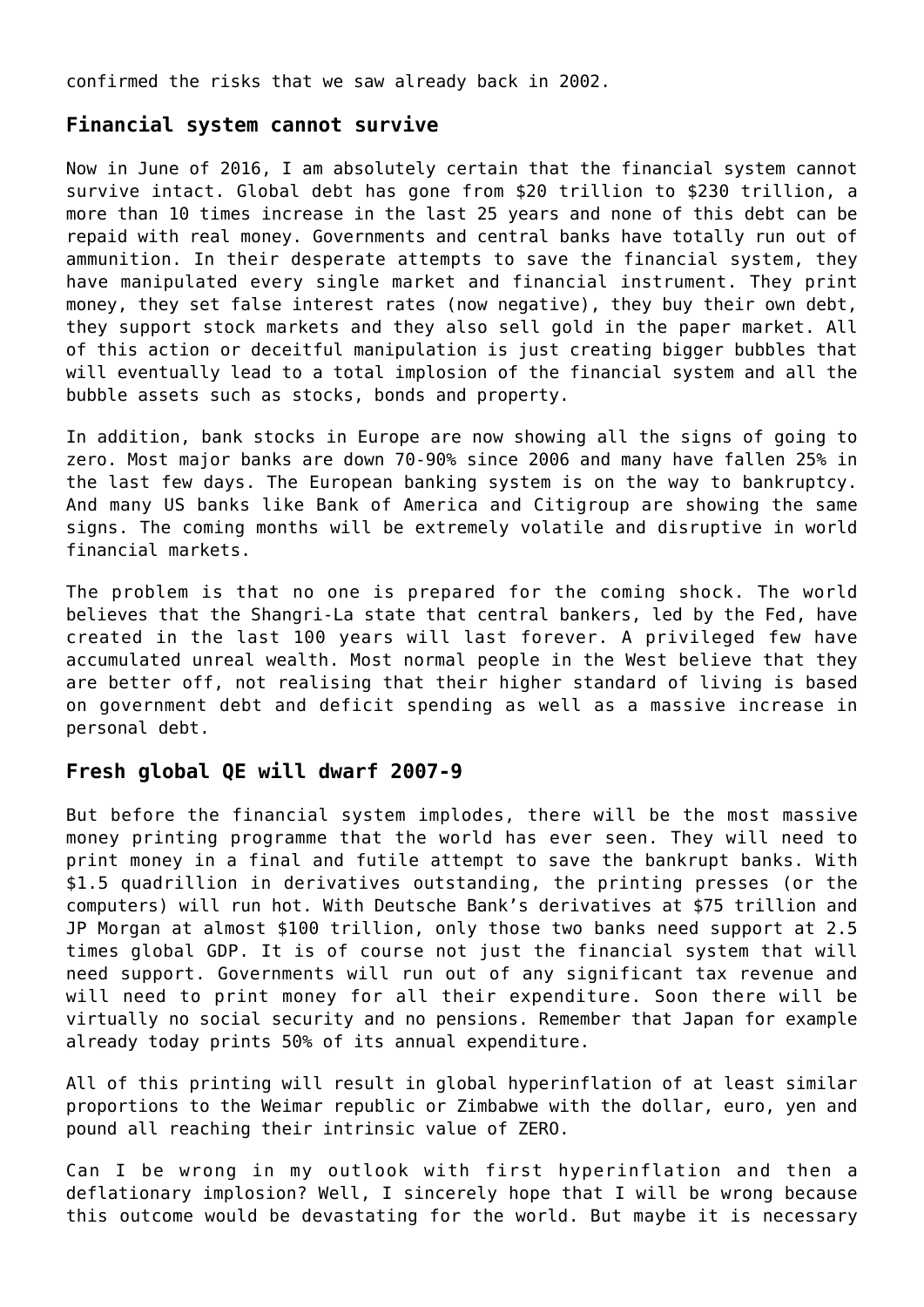for the debt to implode so that the world can start afresh again based on sound economic principles and with no or little debt.

So even if the outcome will not be as dire as I fear, we know that the risks are of a magnitude that has never existed in history before. And this is why the few privileged people who have capital or savings too would be wise to prepare for these risks.

## **Wealth preservation critical**

Throughout history, gold (and sometimes silver) has been the only money that has survived. Every paper or fiat currency has always been destroyed by governments through deficit spending and money printing. In the last 100 years all major currencies have declined 97-99% against gold. It is virtually guaranteed that they will go down the final 1-3% to zero. But it must be remembered that this decline means a 100% fall from here. This final decline of the currencies will be reflected in the gold and silver prices. I am still convinced that we will see gold at \$10,000 and silver at \$500 and possibly in the next 5 years and that those levels will be reached even with normal inflation. But if we get hyperinflation, we could add quite a few zeros to the price.

So from a wealth protection or insurance point of view, it is absolutely essential to own gold and some silver. And although I said that precious metals are primarily for a privileged few, this is actually not the case. In India, virtually everyone owns gold and many of the Chinese save in gold. Any ordinary person can buy say 1 gram gold or more a month. One gram is \$40 which is great money people in the world could afford to save monthly.

There is of course only one way to own gold and silver from a wealth preservation point of view. Gold must not be held in a bank or in paper form like an ETF. No, gold must be held in physical form and stored outside the banking system. Small amounts can be hidden or put in a personal safe but bigger amounts must be kept in highly secure private vaults outside the banking system and in a politically safe jurisdiction like Switzerland and Singapore.

#### **The Goldwagon won't wait**



Gold at \$1,300 and silver at \$18 is a bargain. But the metals will not stay at these low levels for very long. With the correction finished and the next